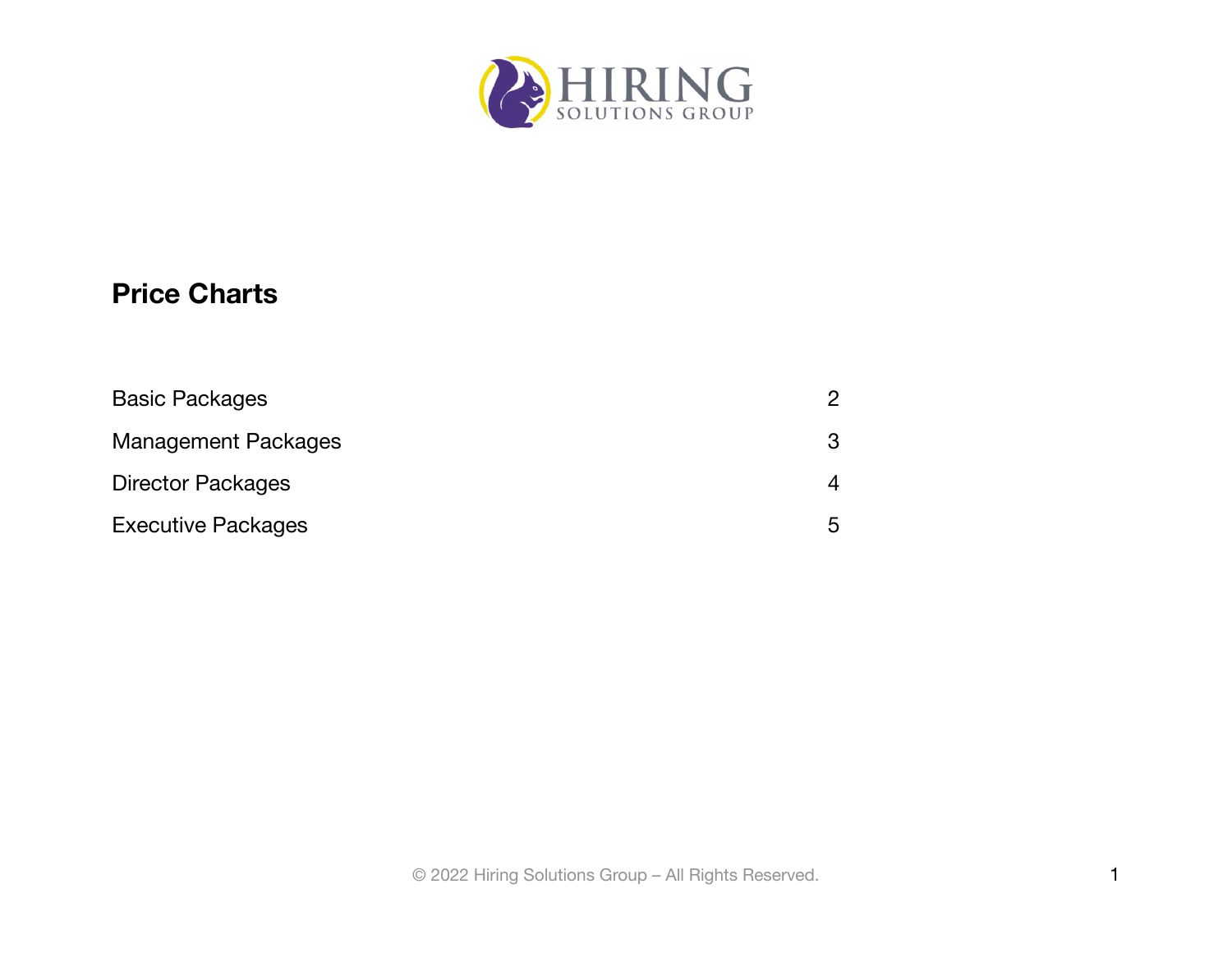

#### <span id="page-1-0"></span>**Basic Packages**

|                                                                 | <b>Bronze</b> | <b>Online</b>         | <b>References</b>    | <b>Strategy</b>      | <b>Video</b>         | <b>Gold</b>              |
|-----------------------------------------------------------------|---------------|-----------------------|----------------------|----------------------|----------------------|--------------------------|
| <b>Professional Resume &amp;</b><br><b>Cover Letter</b>         | $\sqrt{}$     | $\sqrt{}$             | $\sqrt{}$            | $\sqrt{ }$           | $\sqrt{}$            | $\Delta$                 |
| <b>Simulated Interviews and</b><br>skills practice (2 sessions) | $\sqrt{}$     | $\sqrt{ }$            | $\sqrt{2}$           | $\sqrt{}$            | $\sqrt{ }$           | $\sqrt{ }$               |
| <b>Online presence</b>                                          |               | $\sqrt{ }$<br>(\$300) |                      |                      |                      | $\sqrt{ }$               |
| <b>Reference Pre-vetting</b>                                    |               |                       | $\sqrt{}$<br>(\$150) |                      |                      | $\sqrt{}$                |
| <b>Strategic Negotiation</b><br><b>Planning</b>                 |               |                       |                      | $\sqrt{}$<br>(\$450) |                      | $\overline{\mathscr{L}}$ |
| <b>Video Interview</b>                                          |               |                       |                      |                      | $\sqrt{}$<br>(\$300) | $\sqrt{}$                |
| <b>Total</b>                                                    | \$550         | \$850                 | \$700                | \$1000               | \$850                | \$1663                   |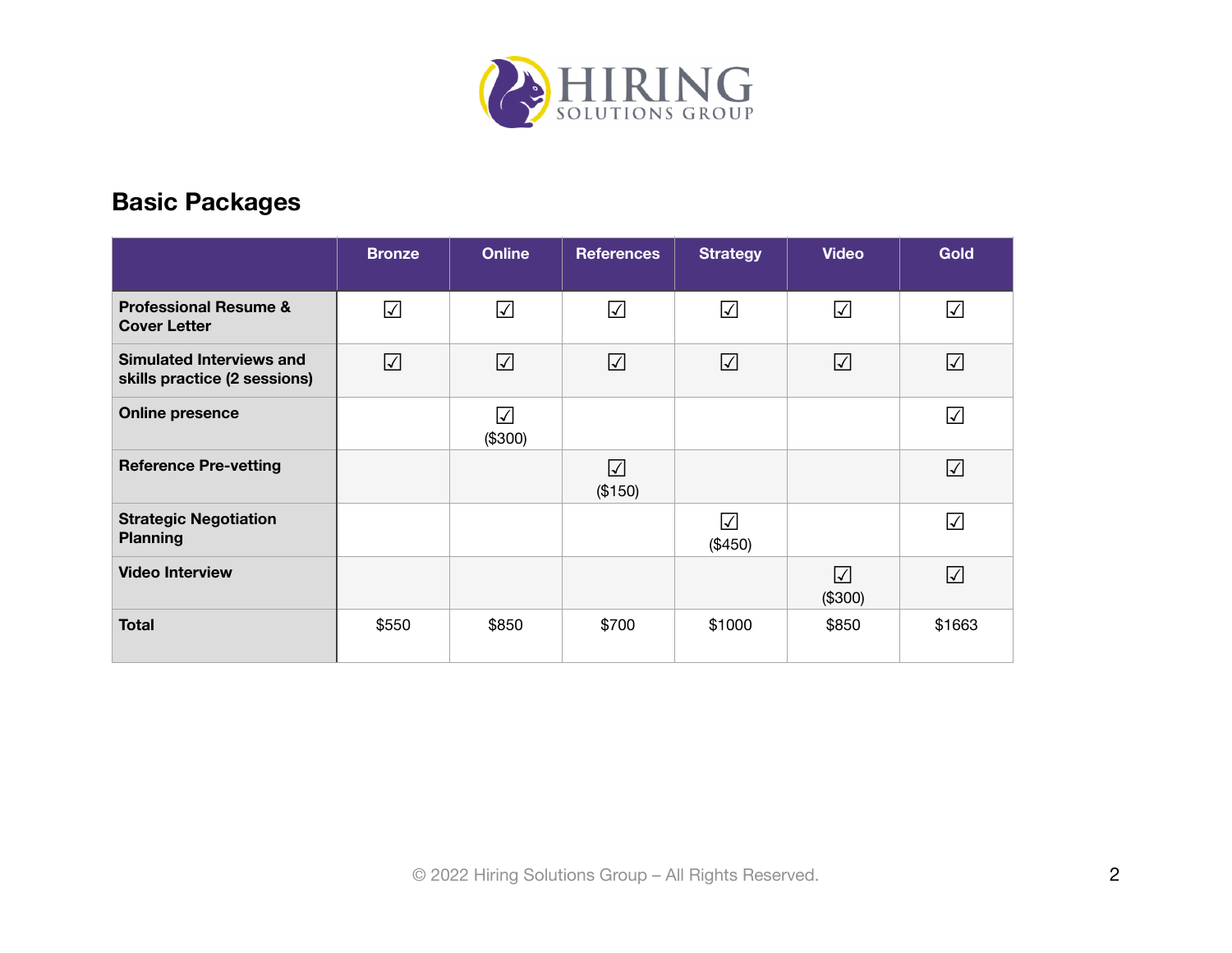

## <span id="page-2-0"></span>**Management Packages**

|                                                                 | <b>Bronze</b>                   | <b>Online</b> | <b>References</b>                          | <b>Strategy</b>      | <b>Video</b>             | <b>Gold</b> |
|-----------------------------------------------------------------|---------------------------------|---------------|--------------------------------------------|----------------------|--------------------------|-------------|
| <b>Professional Resume &amp;</b><br><b>Cover Letter</b>         | $\overline{\blacktriangledown}$ | $\sqrt{}$     | $\sqrt{}$                                  | $\triangledown$      | $\overline{\mathcal{A}}$ | $\Delta$    |
| <b>Simulated Interviews and</b><br>skills practice (3 sessions) | $\sqrt{}$                       | $\Delta$      | $\sqrt{}$                                  | $\sqrt{ }$           | $\sqrt{ }$               | $\sqrt{ }$  |
| <b>Online presence</b>                                          |                                 | ☑<br>(\$450)  |                                            |                      |                          | $\Delta$    |
| <b>Reference Pre-vetting</b>                                    |                                 |               | $\overline{\blacktriangledown}$<br>(\$300) |                      |                          | $\sqrt{}$   |
| <b>Strategic Negotiation</b><br><b>Planning</b>                 |                                 |               |                                            | $\sqrt{}$<br>(\$550) |                          | $\sqrt{}$   |
| <b>Video Interview</b>                                          |                                 |               |                                            |                      | $\sqrt{}$<br>(\$400)     | $\Delta$    |
| <b>Total</b>                                                    | \$900                           | \$1350        | \$1200                                     | \$1450               | \$1300                   | \$2470      |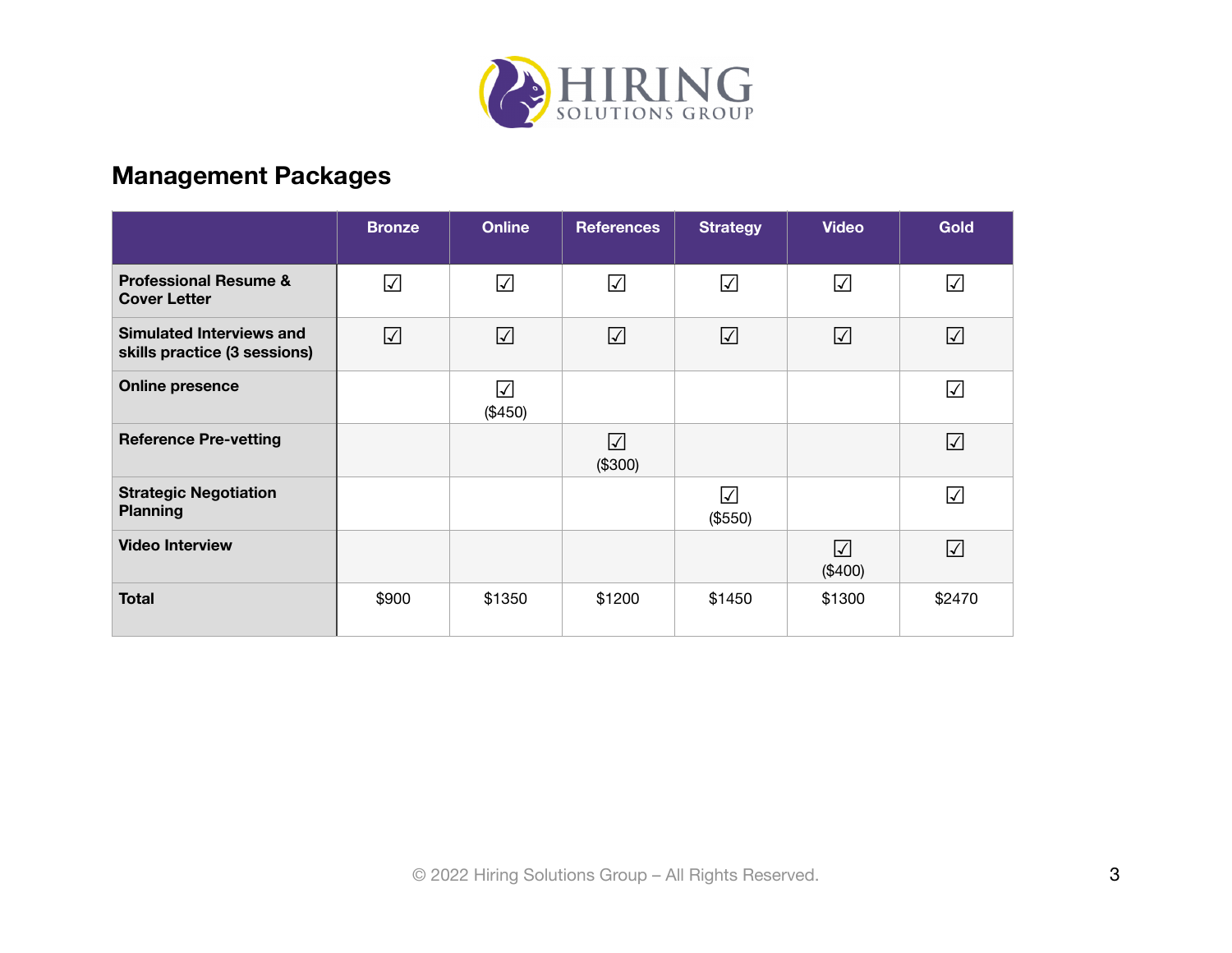

## <span id="page-3-0"></span>**Director Packages**

|                                                          | <b>Bronze</b>           | <b>Online</b> | <b>References</b>     | <b>Strategy</b>      | <b>Video</b>         | <b>Gold</b> |
|----------------------------------------------------------|-------------------------|---------------|-----------------------|----------------------|----------------------|-------------|
| <b>Professional Resume &amp;</b><br><b>Cover Letter</b>  | $\overline{\checkmark}$ | $\sqrt{}$     | $\sqrt{}$             | $\sqrt{}$            | ☑                    | $\Delta$    |
| Simulated Interviews and<br>skills practice (4 sessions) | $\sqrt{}$               | $\sqrt{2}$    | $\sqrt{}$             | $\sqrt{}$            | $\blacktriangledown$ | $\sqrt{}$   |
| <b>Online presence</b>                                   |                         | ☑<br>(\$600)  |                       |                      |                      | $\Delta$    |
| <b>Reference Pre-vetting</b>                             |                         |               | $\sqrt{ }$<br>(\$450) |                      |                      | $\sqrt{}$   |
| <b>Strategic Negotiation</b><br><b>Planning</b>          |                         |               |                       | $\sqrt{}$<br>(\$650) |                      | $\sqrt{}$   |
| <b>Video Interview</b>                                   |                         |               |                       |                      | ☑<br>(\$500)         | $\Delta$    |
| <b>Total</b>                                             | \$1250                  | \$1850        | \$1700                | \$1900               | \$1750               | \$3270      |